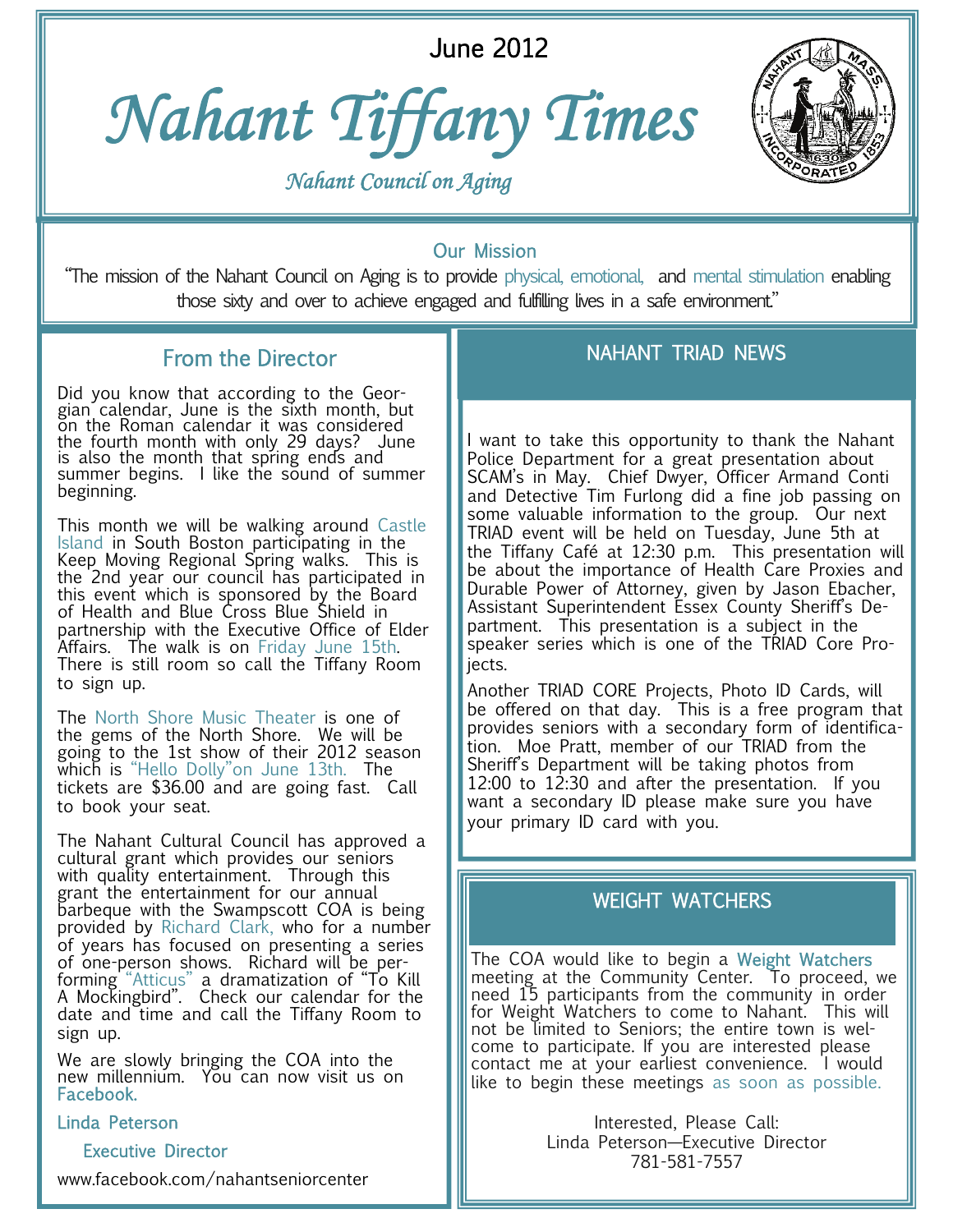# JUNE 2012

Lunch served everyday : 11:30 a.-12:30 p.

RED: Held at Community Center

Blue: Held at Tiffany Room



| Monday                                                                                                        | Tuesday                                                                                                                                                                           | Wednesday                                                                                                   | Thursday                                                                                                                                                                     | Friday                                                                                                     |
|---------------------------------------------------------------------------------------------------------------|-----------------------------------------------------------------------------------------------------------------------------------------------------------------------------------|-------------------------------------------------------------------------------------------------------------|------------------------------------------------------------------------------------------------------------------------------------------------------------------------------|------------------------------------------------------------------------------------------------------------|
|                                                                                                               |                                                                                                                                                                                   |                                                                                                             |                                                                                                                                                                              | 1<br>1:00 <sub>pm</sub><br><b>MOVIE: Invictus</b>                                                          |
| 4<br>9:00am Yoga (\$5.00)<br>10:15am Total Body<br><b>Exercise</b><br>12:00pm Blood Pres-<br>sure and Glucose | $\overline{\mathbf{5}}$<br>9:00am<br><b>Quilting Class</b><br>10:30am<br><b>Chair Exercise</b><br>1:00pm Cribbage<br>5:00pm<br><b>Total Body Exercise</b>                         | 6<br>9:00am Total Body<br><b>Exercise</b><br>12:30pm<br>Shopping -Market<br><b>Basket</b>                   | 7<br>9:00 am Golf -<br><b>Kelley Greens</b><br>10:30am Chair Exercise<br>5:00pm Total Body<br><b>Exercise</b>                                                                | 8                                                                                                          |
| 11<br>9:00am Yoga (\$5.00)<br>10:15am Total Body<br><b>Exercise</b>                                           | 12<br>9:00am<br><b>Quilting Class</b><br>9:30am Manicurist<br>(signup required)<br>10.30am<br><b>Chair Exercise</b><br>1:00pm Cribbage<br>$5:00$ pm<br><b>Total Body Exercise</b> | 13<br>9:00am Total Body<br><b>Exercise</b><br>12:30pm NSMT-<br>Hello Dolly (sign-up<br>required)            | 14<br>9:00am Golf-<br><b>Kelley Greens</b><br>10:30am<br><b>Chair Exercise</b><br>12:30pm<br><b>Shopping-Market</b><br><b>Basket</b><br>5:00pm Total Body<br><b>Exercise</b> | 15<br>1:00 <sub>pm</sub><br><b>MOVIE:</b><br>We Bought a Zoo                                               |
| 18<br>9:00am Yoga (\$5.00)<br>10:15am Total Body<br><b>Exercise</b><br>1:30pm Mall Shop-<br>ping North Shore  | 19<br>9:00am<br><b>Quilting Class</b><br>10:30am Chair Ex-<br>ercise<br>1:00pm Cribbage<br>5:00pm Total Body<br>Exercise                                                          | 20<br>9:00am Total Body<br><b>Exercise</b><br>1.00pm Trip to the<br>Movie: The Best Exotic<br>Mangold Hotel | 21<br>9:00am Golf-<br><b>Kelley Greens</b><br>10:30am<br><b>Chair Exercise</b><br>12:30pm<br>Shopping-Market<br><b>Basket</b><br>5:00pm Total Body<br><b>Exercise</b>        | 22                                                                                                         |
| 25<br>9:00am Yoga (\$5.00)<br>10:15am Total Body<br><b>Exercise</b>                                           | <b>26</b><br>9:00am<br><b>Quilting Class</b><br>9:30am Manicurist<br>(signup required)<br>10:30am Chair Ex-<br>ercise<br>1:00pm Cribbage<br>5:00pm Total Body<br><b>Exercise</b>  | 27<br>9:00am Total Body<br><b>Exercise</b><br>12:30pm<br>Shopping-Market<br><b>Basket</b>                   | 28<br>9:00am Golf-<br><b>Kelley Greens</b><br>10:30am<br><b>Chair Exercise</b><br>11:00am GLSS BBQ<br>@ Knights of Colum-<br>bus<br>5:00pm Total Body<br><b>Exercise</b>     | 29<br>12:30pm June<br><b>Birthday Celebration</b><br>1:00 <sub>pm</sub><br><b>MOVIE:</b><br>The Decendants |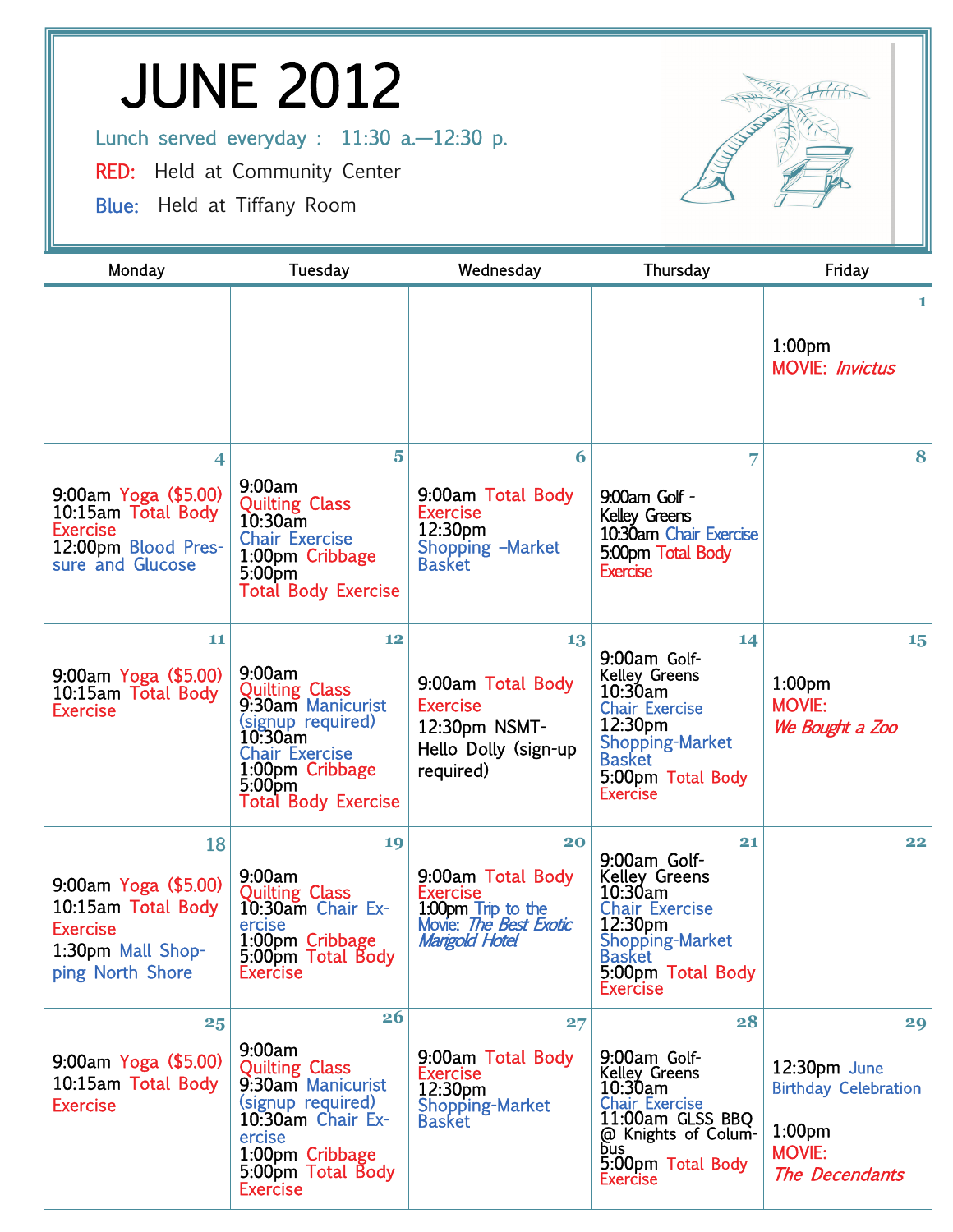## Tiffany Café Menu June 2012 Lunch Served everyday at 11:30-12:00

All Meals served with 1% milk, bread. and crackers with soup

Requested Donation—\$2.00

| Monday                                                                                                                                                                      | Tuesday                                                                                                                                                                    | Wednesday                                                                                                                                                                       | Thursday                                                                                                                                                            | Friday                                                                                                                                                                     |
|-----------------------------------------------------------------------------------------------------------------------------------------------------------------------------|----------------------------------------------------------------------------------------------------------------------------------------------------------------------------|---------------------------------------------------------------------------------------------------------------------------------------------------------------------------------|---------------------------------------------------------------------------------------------------------------------------------------------------------------------|----------------------------------------------------------------------------------------------------------------------------------------------------------------------------|
|                                                                                                                                                                             |                                                                                                                                                                            |                                                                                                                                                                                 |                                                                                                                                                                     | 1<br>Spaghetti & MB/<br>Sauce<br>Italian Blend Veggies<br>Oat Roll<br>Chilled Mixed Fruit<br><b>ALTERNATIVE</b><br>Honey Mustard Chix<br><b>Tenders</b><br>Whipped Potato/ |
| Hot Dog/Roll<br>$\overline{\mathbf{4}}$<br>Veggie Baked Beans<br>Cole Slaw<br>Cookie<br><b>ALTERNATIVE</b><br>Beef Strip Steak/<br>Gravy<br>Beans/Cole Slaw                 | Garden Veggie Soup<br>Shaved Roast Beef/<br>W Bulkie<br>Pasta Salad<br>Pudding w/Topping<br><b>ALTERNATIVE</b><br>Egg Salad/WW Bulkie<br>Pasta Salad                       | 6<br>Boneless Chicken/<br>Orange Sauce<br>Garlic Whipped Potato<br>Fiesta Blend Veggies<br><b>Chilled Peaches</b><br><b>ALTERNATIVE</b><br>Rib-B-Q/BBQ Sauce<br>Potato/Veggie   | 7<br>Chili/w Cheese<br>Steamed Rice<br><b>Tossed Salad</b><br>Com Bread/Fresh<br>Fruit<br><b>ALTERNATIVE</b><br>Chicken Teriyaki<br><b>Steamed Rice</b>             | 8<br>Mac & Cheese<br>Spinach<br>Chilled Applesauce<br><b>ALTERNATIVE</b><br>Rice & Bean Burrito<br>w/Cheese<br>Veggie/Applesauce                                           |
| 11<br>Chicken Leg Quarter<br>w/Garlic Paprika Sauce<br>Butternut Squash<br>Roman Blend Veggies<br><b>Chilled Pears</b><br><b>ALTERNATIVE</b><br>Stuffed Shell/Meat<br>Sauce | 12<br>Swedish Meatballs/Graw<br><b>Whipped Potato</b><br><b>Beets</b><br>Chilled Mixed Fruit<br><b>ALTERNATIVE</b><br>Spanish Chicken<br>Rice & Beans/Beets                | 13<br>Fish Florentine w/Dill<br>Sauce<br>Lyonnaise Potato<br>Spring/ Summer Blend<br>Veggies<br>Jell-o/Topping<br><b>ALTERNATIVE</b><br>Salisbury Steak/Gravy<br>Potato/Veggies | Whole Grain<br>Lasagna Roll Ups<br>W/Meat Sauce<br>Zucchini & Red Pep-<br>per<br>Fresh Fruit<br><b>ALTERNATIVE</b><br>Chicken Marsala<br>Whipped Potato/<br>Zuccini | 14 FATHER'S DAY SPECIAL 15<br>Cranberry Juice<br>Burgundy Glaze Pot<br>Roast<br>Duchess Potato<br>Green Beans Almondine<br>Parker House Roll<br><b>Blueberry Cake</b>      |
| 18<br>Chix Broccoli Pasta<br>Casserole<br>Carrots<br>Prunes<br><b>ALTERNATIVE</b><br>Omelet/ Cheese Sauce<br>O'Brien Potatoes<br>Carrots                                    | Apple Glaze Roast Pork19<br>Sour Cream Whipped Pota-<br>Corn & Red Pepper<br>Garlic Roll/ Fresh Fruit<br><b>ALTERNATIVE</b><br>Grilled Chix Sandwich/Roll<br>Potato/Veggie | Stuffed Pepper/Sauce o<br>Diced Buttered Potato<br><b>Tuscany Veggies</b><br>Pudding w/Topping<br><b>ALTERNATIVE</b><br>Veggie Quiche<br>Potato/Veggie                          | 21<br>Chicken Noodle Soup<br>Tuscan Tuna/WW<br>Bread<br><b>Tossed Salad</b><br>Fruit Cup<br><b>ALTERNATIVE</b><br>Chicken Salad/WW<br>Bread                         | Roast Turkey w/Gravy 22<br>Sweet Potato<br>Peas & Mushrooms<br>Muffin/ Chilled Pineapple<br><b>ALTERNATIVE</b><br>Spanish Sheppard's Pie<br>Peas & Mushrooms               |
| American Chop Suey 25<br>California Blend Veggies<br><b>WW Roll</b><br>Fresh Fruit<br><b>ALTERNATIVE</b><br>Liver & Onions/ Gravy<br>Whipped Potato/Veggies                 | <b>26</b><br>Potato Leek Soup<br>Chicken Caesar Salad<br><b>WW Pita</b><br><b>Chilled Pears</b><br><b>ALTERNATIVE</b><br>Seafood Salad/WW Pita<br>3 Bean Salad             | 27<br>Veal Cacciatore<br>Steamed Rice<br>Italian Green Beans<br>Mandarin Oranges<br><b>ALTERNATIVE</b><br>Cajun Chicken<br>Rice/ Veggie                                         | 28<br>GLSS BBQ at the<br><b>Knights of Columbus</b>                                                                                                                 | 29<br>Pepper Steak/Roll<br>Hash Brown Potatoes<br>Wax Beans<br>Cake<br><b>ALTERNATIVE</b><br>Boneless Chicken Flor-<br>entine<br>Hash Browns/Veggie                        |